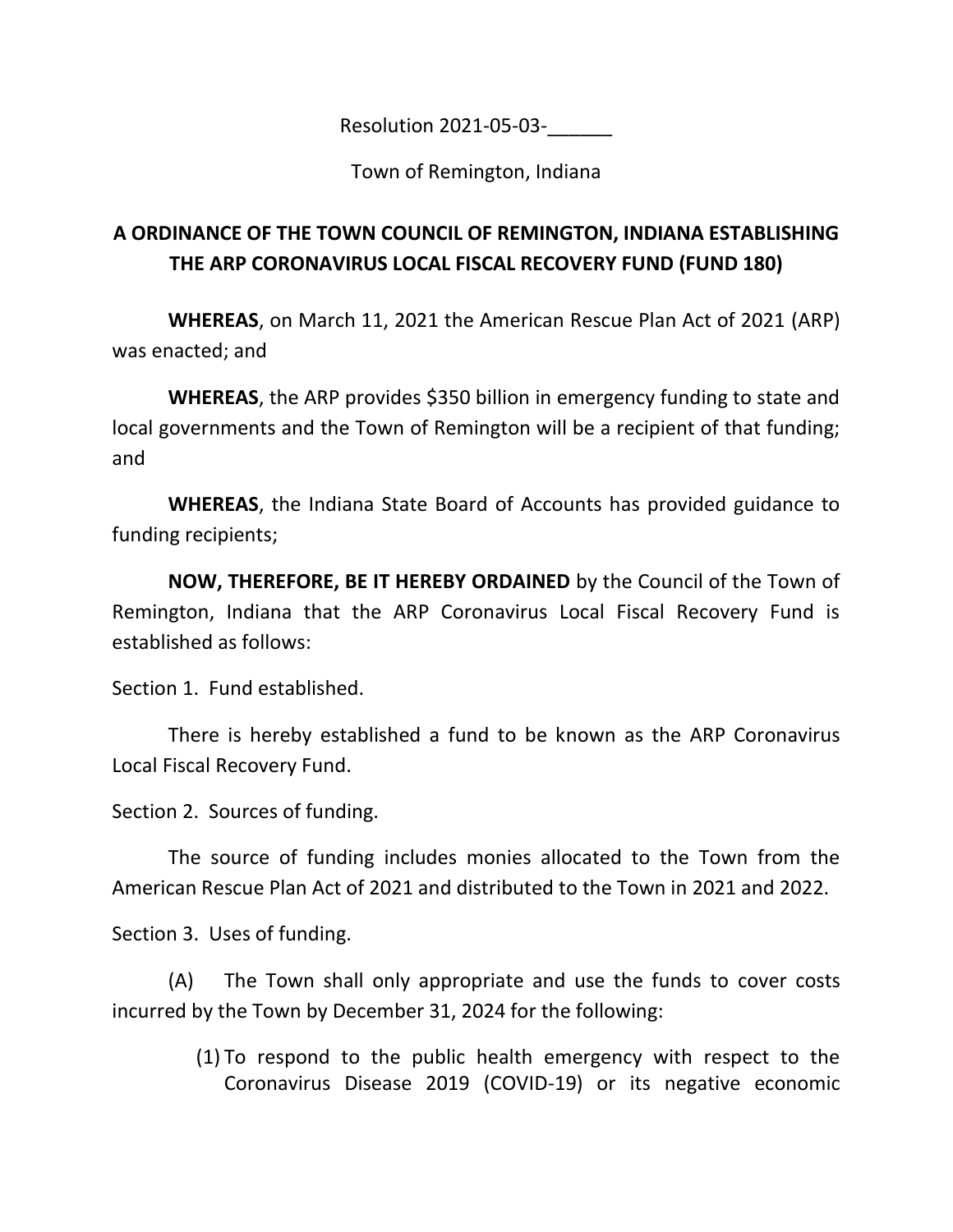impacts, including assistance to households, small businesses, and nonprofits, or aid to impacted industries such as tourism, travel, and hospitality;

- (2) To respond to workers performing essential work during the COVID-19 public health emergency by providing premium pay to eligible workers of the Town that are performing such essential work, or by providing grants to eligible employers that have eligible workers who perform essential work;
- (3) For the provision of government services to the extent of the reduction in revenue of the Town due to the COVID-19 public health emergency relative to revenues collected in the most recent full fiscal year of the Town prior to the emergency, that being 2019; or
- (4) To make necessary investments in water, sewer, or broadband infrastructure.

(B) The Remington Town Council shall adopt a plan which provides details for the use of funds.

Section 4. Amendments.

This ordinance may be amended from time to time if additional guidance is received from any federal or state agency.

Section 5. The ARP Coronavirus Local Fiscal Recovery Fund shall exist until terminated by ordinance of the Town Council. Moneys from this Fund may not be transferred to another fund of the Town.

Section 6. Effective date.

This ordinance shall take effect upon passage by the Town Council.

**PASSED AND ADOPTED** by the Town Council of Remington, Indiana, on the